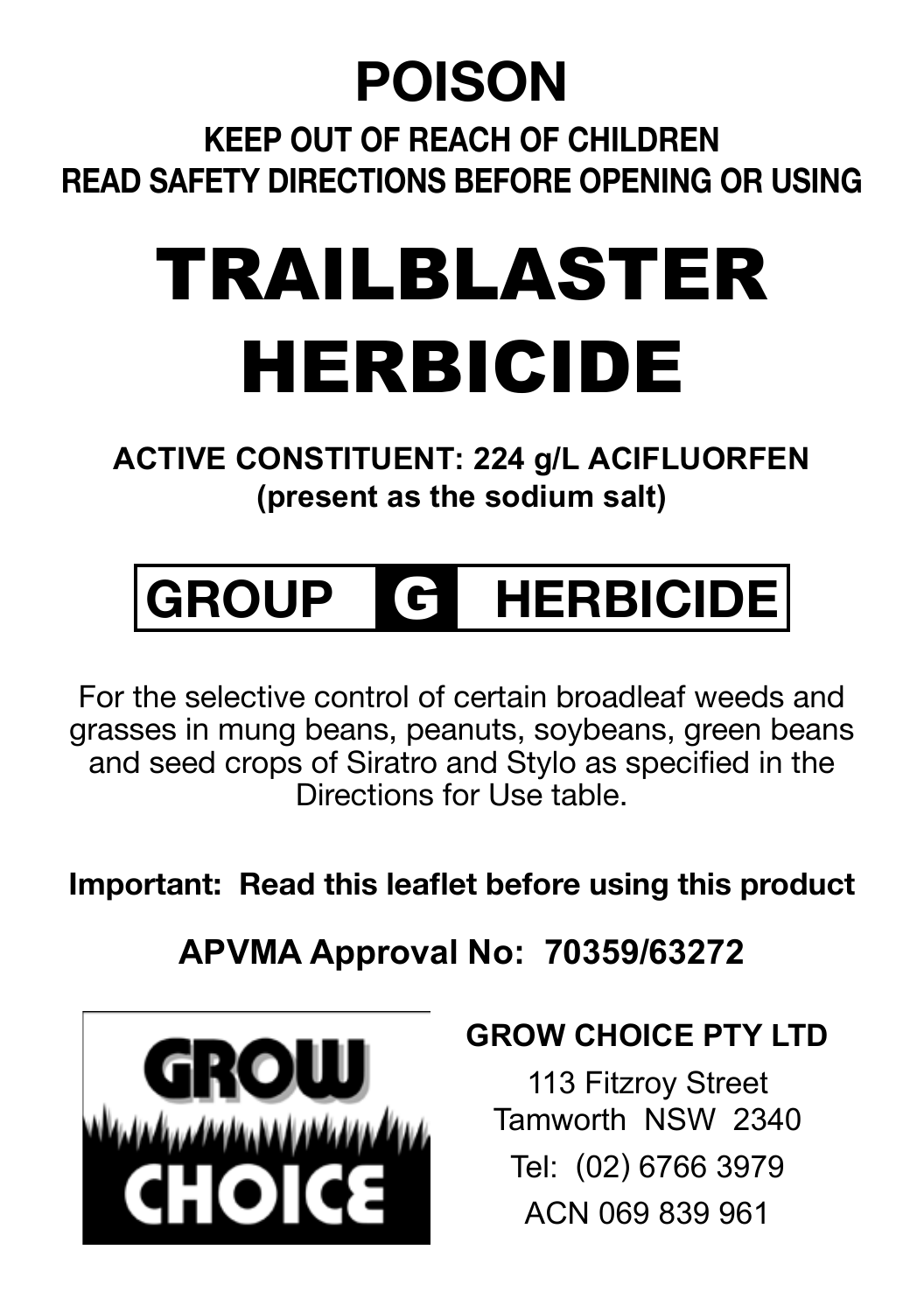## **DIRECTIONS FOR USE:**  DIRECTIONS FOR USE:

## **RESTRAINTS RESTRAINTS**

DO NOT apply as a post-emergence treatment to hard to kill weeds when DO NOT apply as a post-emergence treatment to hard to kill weeds when DO NOT mix with oils, fertilisers or other pesticides, except where indicated. DO NOT mix with oils, fertilisers or other pesticides, except where indicated. DO NOT apply when crops or weeds are under stressed conditions. DO NOT apply when crops or weeds are under stressed conditions. rainfall is expected within 6 hours. rainfall is expected within 6 hours.

| <b>CROP</b>                             | WEEDS CONTROLLED                           | WEED SIZE                     | RATE       | CRITICAL COMMENTS                                              |
|-----------------------------------------|--------------------------------------------|-------------------------------|------------|----------------------------------------------------------------|
| (Qld, NSW,<br>Soybeans                  | Apple of Peru, turnip<br>weed, wild radish | Cotyledon to 2 true<br>eaves  | 1.0L/ha    | Apply with thorough coverage to<br>young activelygrowing weeds |
| WA only)                                |                                            | 2 to 6 true leaves            | $1.5$ L/ha |                                                                |
| Peanuts (Qld,<br>Mung beans<br>WA only) | Feather, redshank,<br>Prince of Wales      | Cotyledon to 2 true<br>leaves | $2.0$ L/ha |                                                                |
| (Qld only)                              | thornapple                                 | 2 to 6 true leaves            | 1.0L/ha    |                                                                |
| Adzui Beans<br>angulatis)<br>(Vigna     | Pigweed                                    | Cotyledon to 50mm<br>diameter | $1.0$ L/ha |                                                                |
| (All States)                            |                                            | 50 to 100mm<br>diameter       | 1.5L/ha    |                                                                |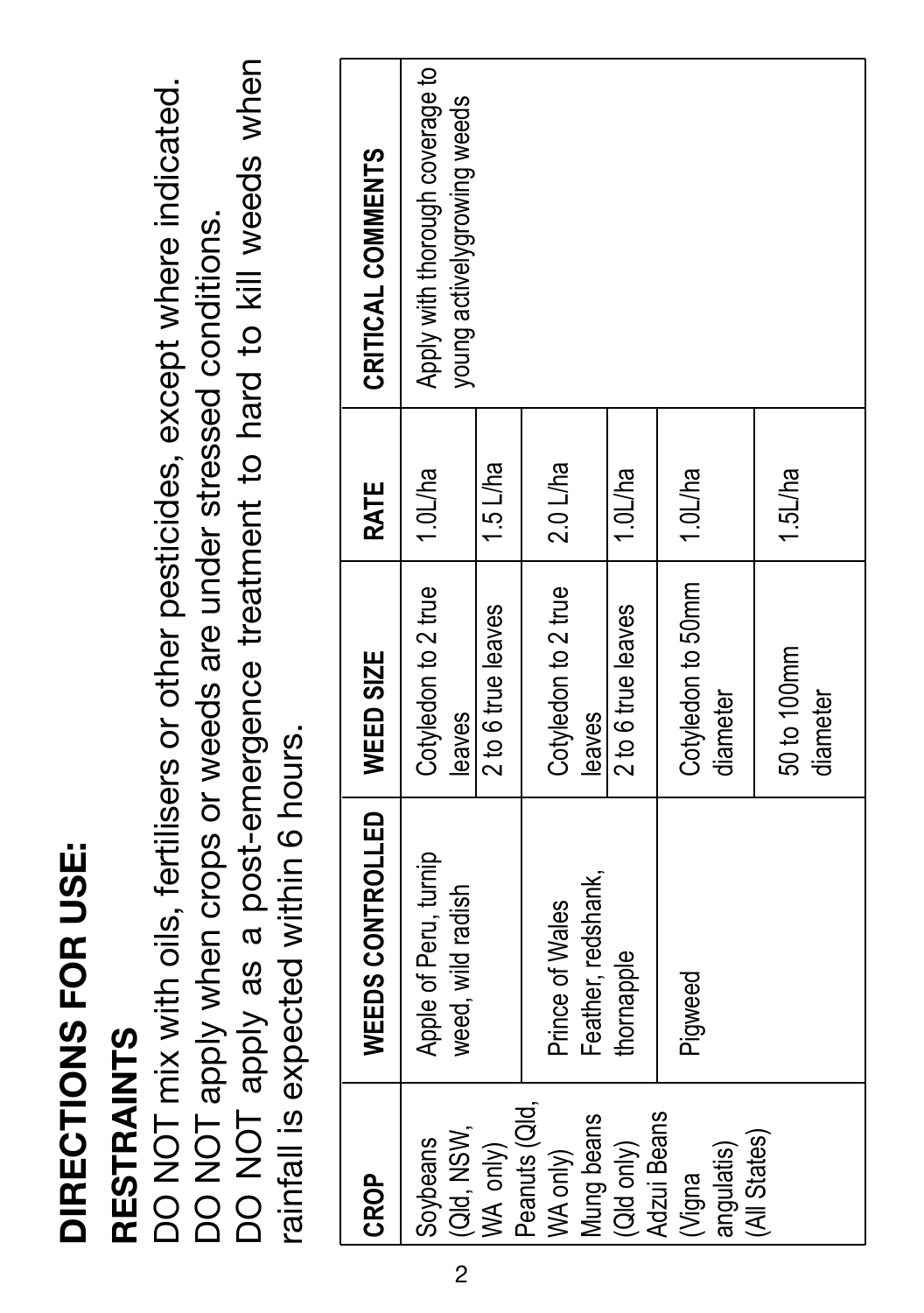| CRITICAL COMMENTS | Apply with thorough coverage to<br>young activelygrowing weeds |                           |                                         |                                                                                   |                                          |                               |                               |                    |
|-------------------|----------------------------------------------------------------|---------------------------|-----------------------------------------|-----------------------------------------------------------------------------------|------------------------------------------|-------------------------------|-------------------------------|--------------------|
| RATE              | 1.0L/ha                                                        | $1.5$ L/ha                | $2.0$ L/ha                              |                                                                                   | $2.0$ L/ha<br>1.5L/ha                    |                               | 1.5L/ha                       | $2.0$ L/ha         |
| WEED SIZE         | Cotyledon to 4 true<br>eaves                                   | 4 to 8 true leaves        | 8 leaves to 200 mm<br>high              | Cotyledon to 4 true<br>leaves                                                     | 4 to 6 true leaves<br>2 to 4 true leaves | Cotyledon to 2 true<br>leaves | Cotyledon to 4 true<br>leaves | 4 to 6 true leaves |
| WEEDS CONTROLLED  | Annual ground cherry,<br>wild gooseberry                       |                           |                                         | Blackberry nightshade,<br>capeweed, fumitory,<br>bladder ketmia,<br>Noogoora burr | <b>Bellvine</b>                          | Giant pigweed                 | Jute                          |                    |
| <b>CROP</b>       | NSW, WA only)<br>Soybeans (Qld,                                | Peanuts (Qld,<br>WA only) | Adzui Beans<br>Mung beans<br>(Qld only) | (All States)<br>angulatis)<br>(Vigna                                              |                                          |                               |                               |                    |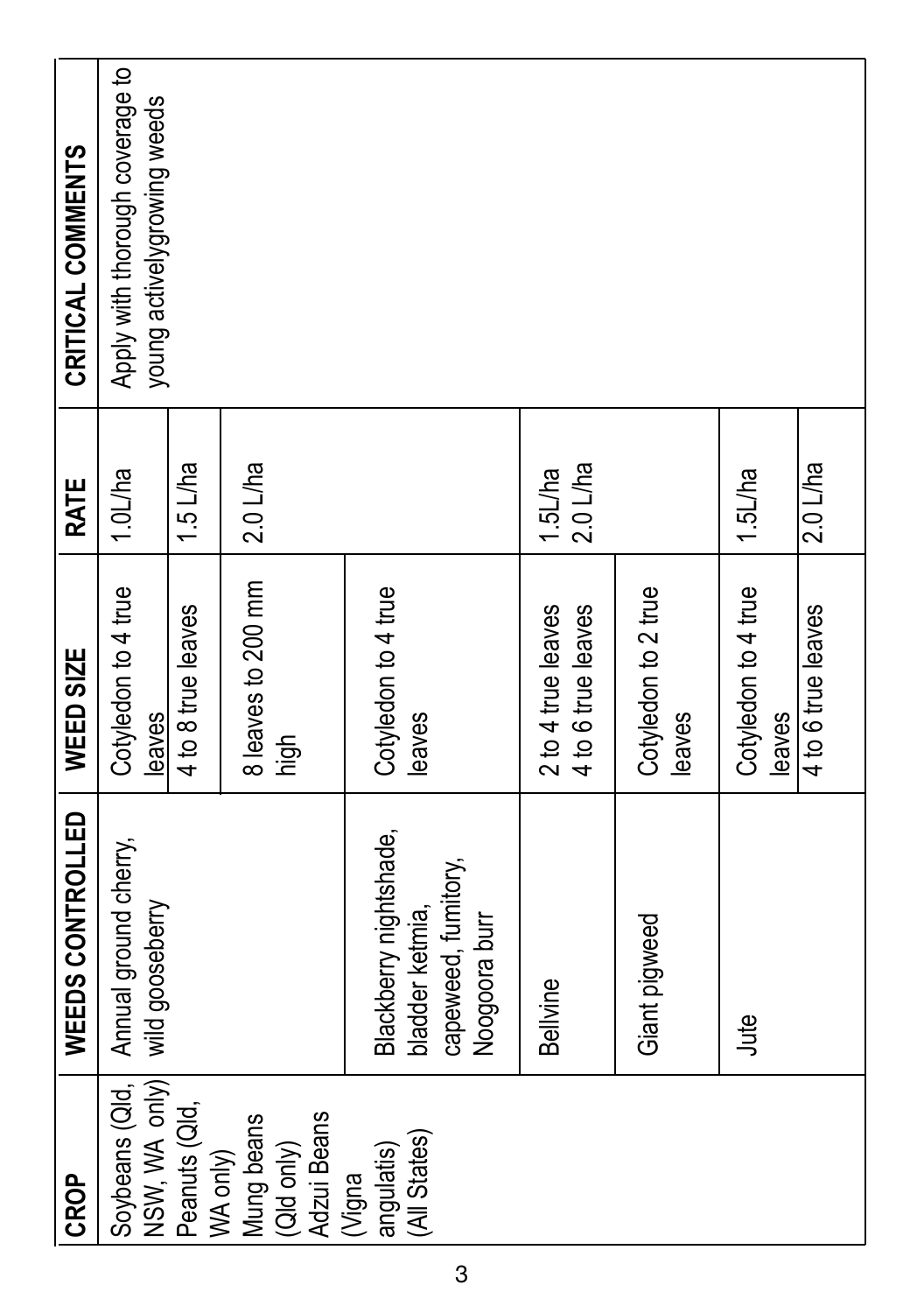| <b>CROP</b>                                                                                                                            | <b>WEEDS CONTROLLED</b>                       | <b>WEED SIZE</b>                        | RATE                                                             | CRITICAL COMMENTS                                                                                                                                                                                                                                                                     |
|----------------------------------------------------------------------------------------------------------------------------------------|-----------------------------------------------|-----------------------------------------|------------------------------------------------------------------|---------------------------------------------------------------------------------------------------------------------------------------------------------------------------------------------------------------------------------------------------------------------------------------|
| Peanuts (Qld, WA only)<br>Mung beans (Qld only)<br>Soybeans (Qld, NSW,<br>Adzui Beans (Vigna<br>(All States)<br>angulatis)<br>WA only) | Sesbania                                      | Cotyledon to 200<br>mm high             | $2.0$ L/ha                                                       | Apply with thorough coverage to<br>young activelygrowing weeds                                                                                                                                                                                                                        |
| Mung beans<br>(NSW only)                                                                                                               | Bladder Ketmia,<br>Noogoora burr              | Cotyledon to 4 true<br>eaves            |                                                                  |                                                                                                                                                                                                                                                                                       |
| (Qld, NSW only)<br>Mung beans                                                                                                          | See weeds above                               | stage listed above<br>Apply at the weed | 1L/100L water<br>Hasten at<br>$1.0 \text{ L/a} +$<br>$(1\%$ v/v) | Trailblaster with this mixture.<br>Do not exceed 1 L/ha                                                                                                                                                                                                                               |
| Green beans<br>(All States)                                                                                                            | Pme of Wales Feather<br>(Amaranthus powellii) | 2 to 4 leaf stage                       | 250 to 500<br>mL/ha                                              | After the fully expanded unfoliate<br>See application section below.<br>When crop is at 6 to 7 leaf stage<br>Do not exceed 2L of product per<br>hectare per season. Apply up to<br>and/or when crop is at early<br>3 times by boomspray<br>leaf stage of the crop<br>flowering stage. |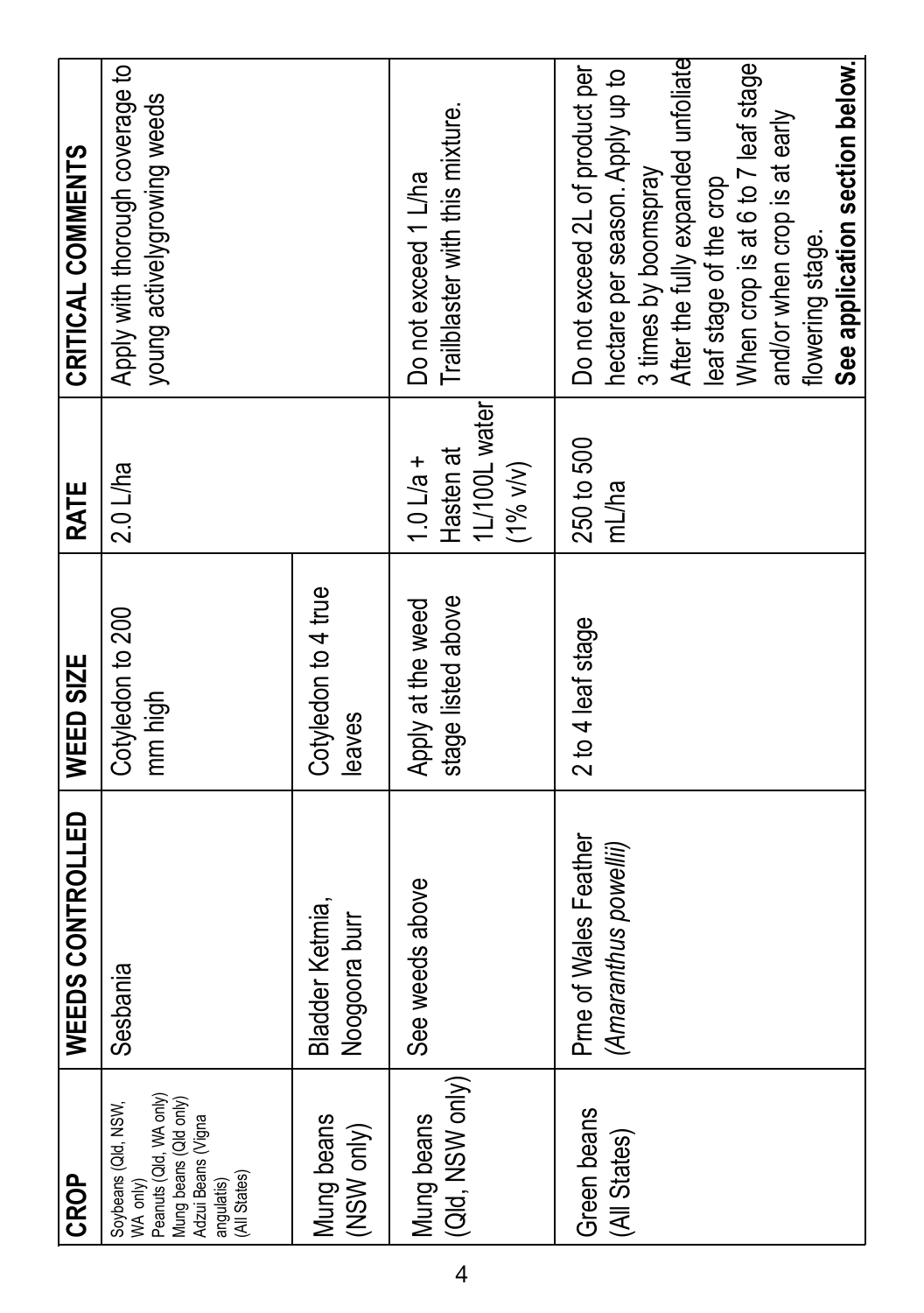| CRITICAL COMMENTS            | weeds are present. The mixture<br>growing weeds. Use the higher<br>as a tank mix to young actively<br>Apply with thorough coverage<br>formulation of   will give additional control of<br>rate of 2,4-DB where larger<br>larger weeds than given by<br>Trailblaster alone. |                              | Apply with thorough coverage to<br>young actively growing weeds.<br>OO NOT use on other Stylos.                 |
|------------------------------|----------------------------------------------------------------------------------------------------------------------------------------------------------------------------------------------------------------------------------------------------------------------------|------------------------------|-----------------------------------------------------------------------------------------------------------------|
| RATE                         | Trailblaster<br>2,4-DB/ha<br>$to 1.5L$ of<br>Plus 1.0<br>$1.0$ L/ha<br>400 g/L                                                                                                                                                                                             |                              | $2.0$ L/ha                                                                                                      |
|                              | 2 to 6 true leaves                                                                                                                                                                                                                                                         | Cotyledon to 6 true<br>eaves | Cotyledon to 4 true<br>eaves                                                                                    |
| WEEDS CONTROLLED   WEED SIZE | <b>Bellvine</b>                                                                                                                                                                                                                                                            | Noogoora burr                | desmodium, five-leaved<br>gambia pea, glycine,<br>Billygoat weed,<br>greenleaved<br>cassia                      |
| <b>CROP</b>                  | Peanuts (Qld<br>only)                                                                                                                                                                                                                                                      |                              | (Stylosanthes<br>of Siratro and<br>common fine<br>Seed crops<br>guianensis<br>stem Stylo<br>(Qld only)<br>only) |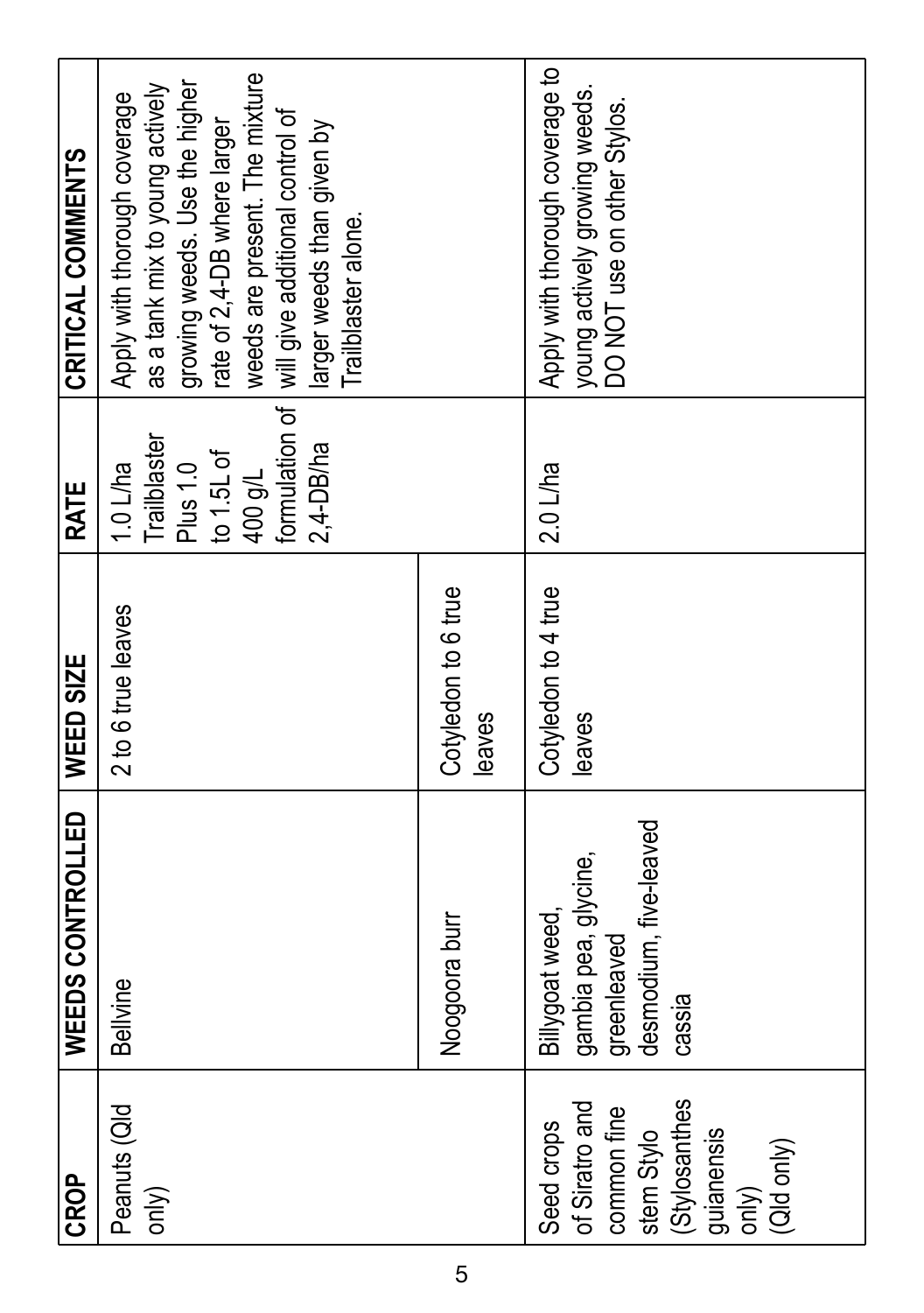salvage situation, Trailblaster may be used at dosages up to 4 L/ha, providing the application is salvage situation, Trailblaster may be used at dosages up to 4 L/ha, providing the application is incomplete due to increased weed tolerance and poor spray coverage. However in a crop Treatment of weeds larger than those listed is not recommended because control may be incomplete due to increased weed tolerance and poor spray coverage. However in a crop Treatment of weeds larger than those listed is not recommended because control may be not made within 50 days of harvest. not made within 50 days of harvest.

# PRE-EMERGENCE TREATMENT: Soybeans and peanuts only. NOT recommended for **PRE-EMERGENCE TREATMENT: Soybeans and peanuts only. NOT recommended for**  mungbeans. **mungbeans.**

| <b>OROP</b>                            | WEEDS CONTROLLED                                                                                                                                                                                                               | <b>RATE</b> | CRITICAL COMMENTS                                                                                                                                                                                                           |
|----------------------------------------|--------------------------------------------------------------------------------------------------------------------------------------------------------------------------------------------------------------------------------|-------------|-----------------------------------------------------------------------------------------------------------------------------------------------------------------------------------------------------------------------------|
| Soybeans (Qld,<br>WA only)<br>Peanuts, | Noogoora burr, pigweed, potato weed,<br>redshank, scarlet pimpernel, tumip<br>weed, wild gooseberry, wild radish<br>fumitory, jute, narrow leaf plantain,<br>Apple of Peru, black bindweed,<br>blackberry nightshade, fat hen, | 3.0L/ha     | Applicatoins should be made to<br>relatively fine tilth. Mechanical<br>well prepared, clod free soilof<br>Apply as a broadcast spray<br>after sowing but before the<br>crops and weeds emerge.<br>soil incorporation is not |
|                                        | Annual ground cherry, barnyard grass,<br>bladder ketmia, liverseed grass,<br>Mossman river grass                                                                                                                               | 4.0L/ha     | recommended as this reduces<br>the activity of Trailblaster.                                                                                                                                                                |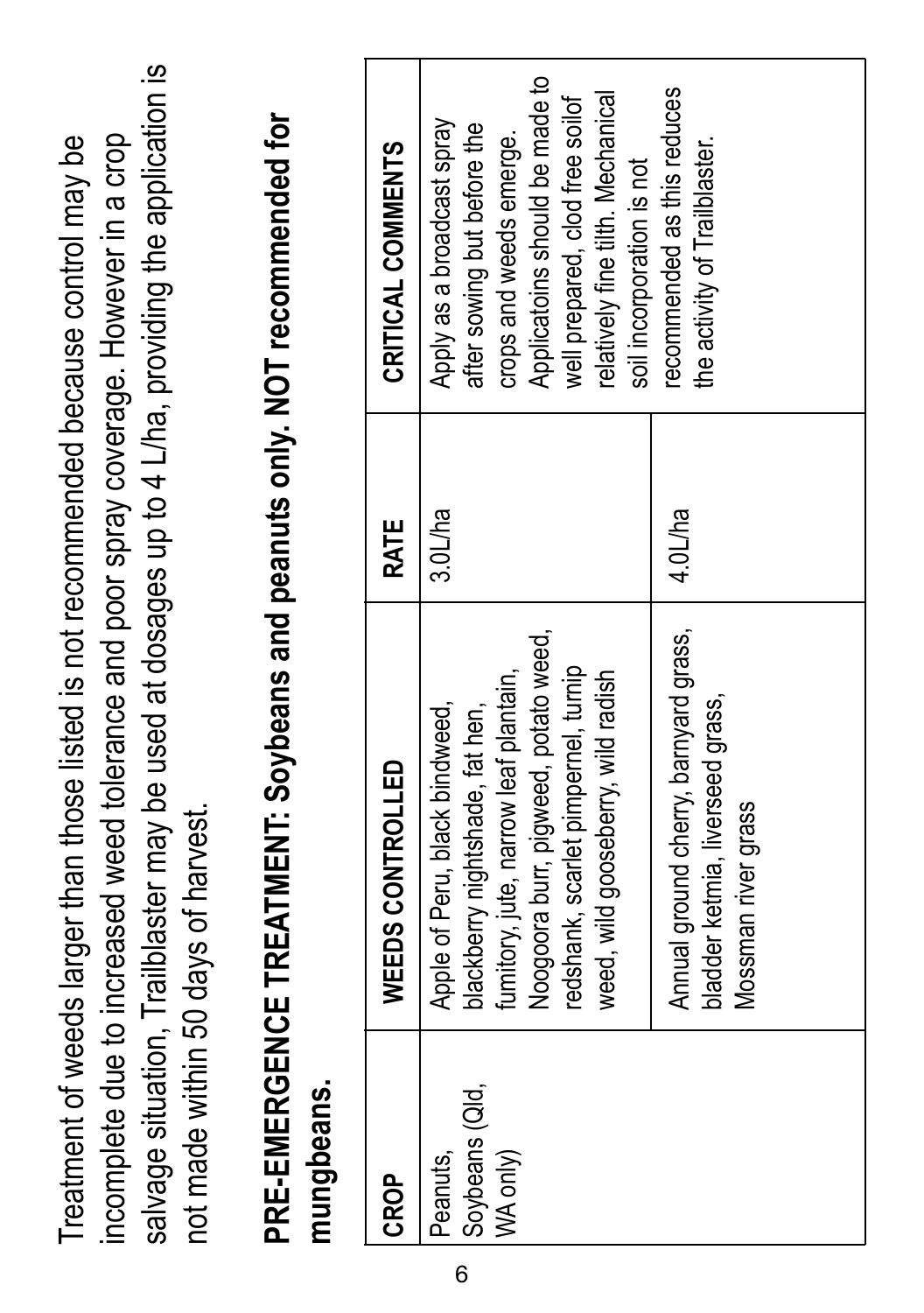#### **NOT TO BE USED FOR ANY PURPOSE, OR IN ANY MANNER, CONTRARY TO THIS LABEL UNLESS AUTHORISED UNDER APPROPRIATE LEGISLATION**

#### **WITHHOLDING PERIODS**

**GREEN BEANS, ADZUKI BEANS: DO NOT HARVEST FOR 28 DAYS AFTER APPLICATION** 

**CROP SALVAGE SITUATION WHEN TRAILBLASTER IS USED UP TO 4L/HA : DO NOT HARVEST FOR 50 DAYS AFTER APPLICATION'**

#### **RESISTANT WEEDS WARNING**

**GROUP G HERBICIDE**

Trailblaster Herbicide is a member of the diphenyl ether group of herbicides. Trailblaster Herbicide has the protoporphyrinogen osidase mode of action. For weed resistance management, Trailblaster is a Group G herbicide. Some naturally occurring weed biotypes resistant to Trailblaster and other Group G Herbicides may exist through normal genetic variability in any weed population. The resistant individuals can eventually dominate the weed population if these herbicides are used repeatedly. These resistant weeds will not be controlled by Trailblaster or other Group G Herbicides. Since the occurrence of resistant weeds is difficult to detect prior to use, Grow Choice Pty Ltd accepts no responsibility for any losses that may result from failure Trailblaster control resistant weeds.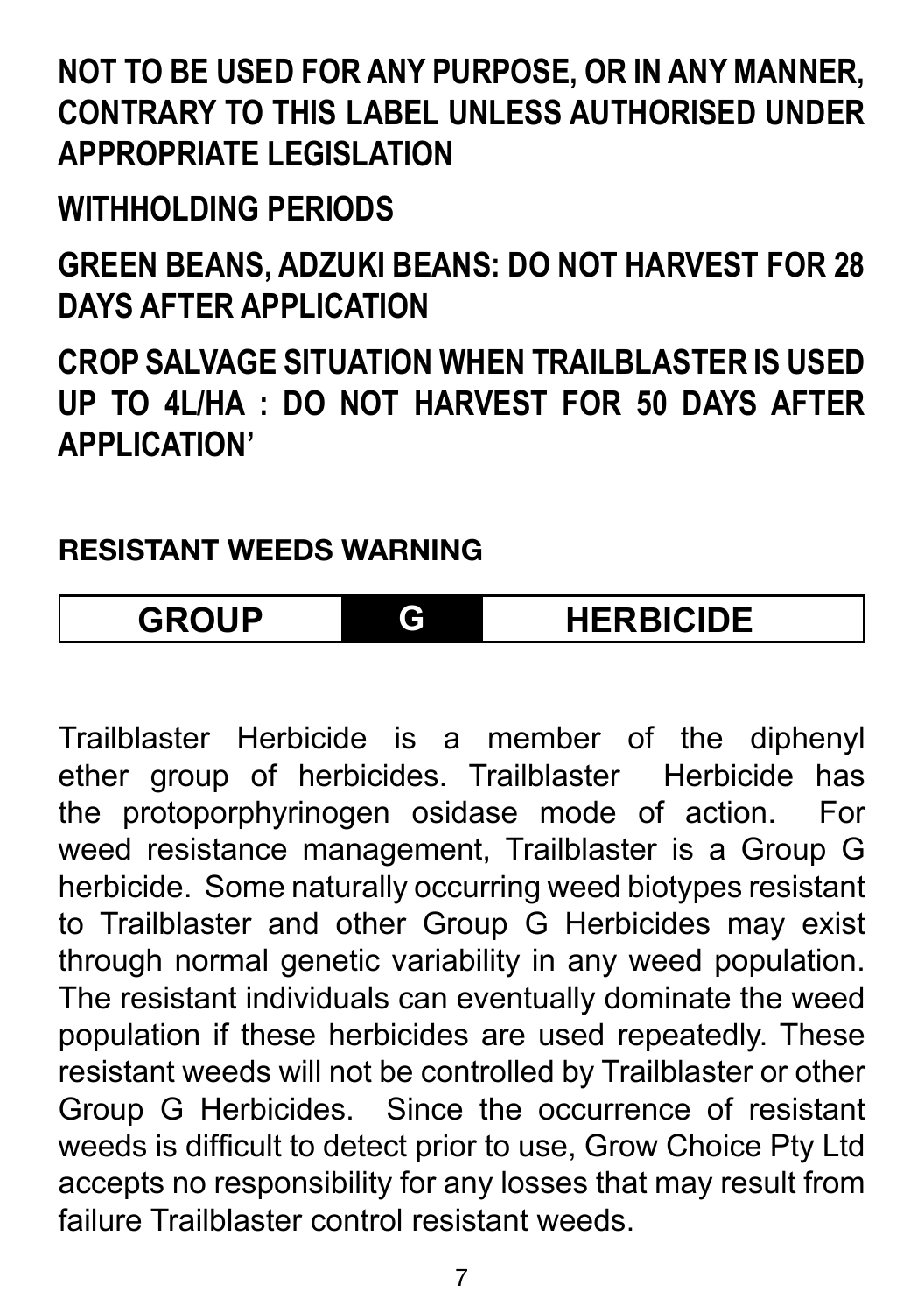#### **Mixing**

Trailblaster mixes readily with water. Fill the spray tank about two thirds full with water and add the require amount of Trailblaster. Fill the spray tank and mix. Maintain sufficient agitation during mixing and spraying to ensure a uniform spray mixture.

#### **Use of surfactant**

The use of a low foam, non-ionic surfactant at the labelled rate should be used for maximum weed control. The surfactant should be added to the spray mixture after adding the required amount of Trailblaster.

#### **Use of crop oil adjuvants**

Trailblaster may be applied to mung beans at the reduced rate of 1L/ha in combination with Hasten at 1L/100L (1%). The adjuvant should be added to the spray mixture after adding the required amount of Trailblaster. Use of this mixture may increase phytotoxicity, however plants will soon recover and yield will be unaffected.

#### **APPLICATION**

Trailblaster may be applied by ground equipment using standard low pressure herbicide sprayers, equipped with hollow cone or flat fan nozzles. The spray equipment should be calibrated to deliver between 100 and 300 litres of spray mixture per hectare at a pressure of 250 to 350 kPa at the nozzle tips.

Trailblaster may be applied as a banded treatment directly over the crop row. When this method of application is used, it is important that the spray equipment be calibrated to give the correct dosage per sprayed hectare, and that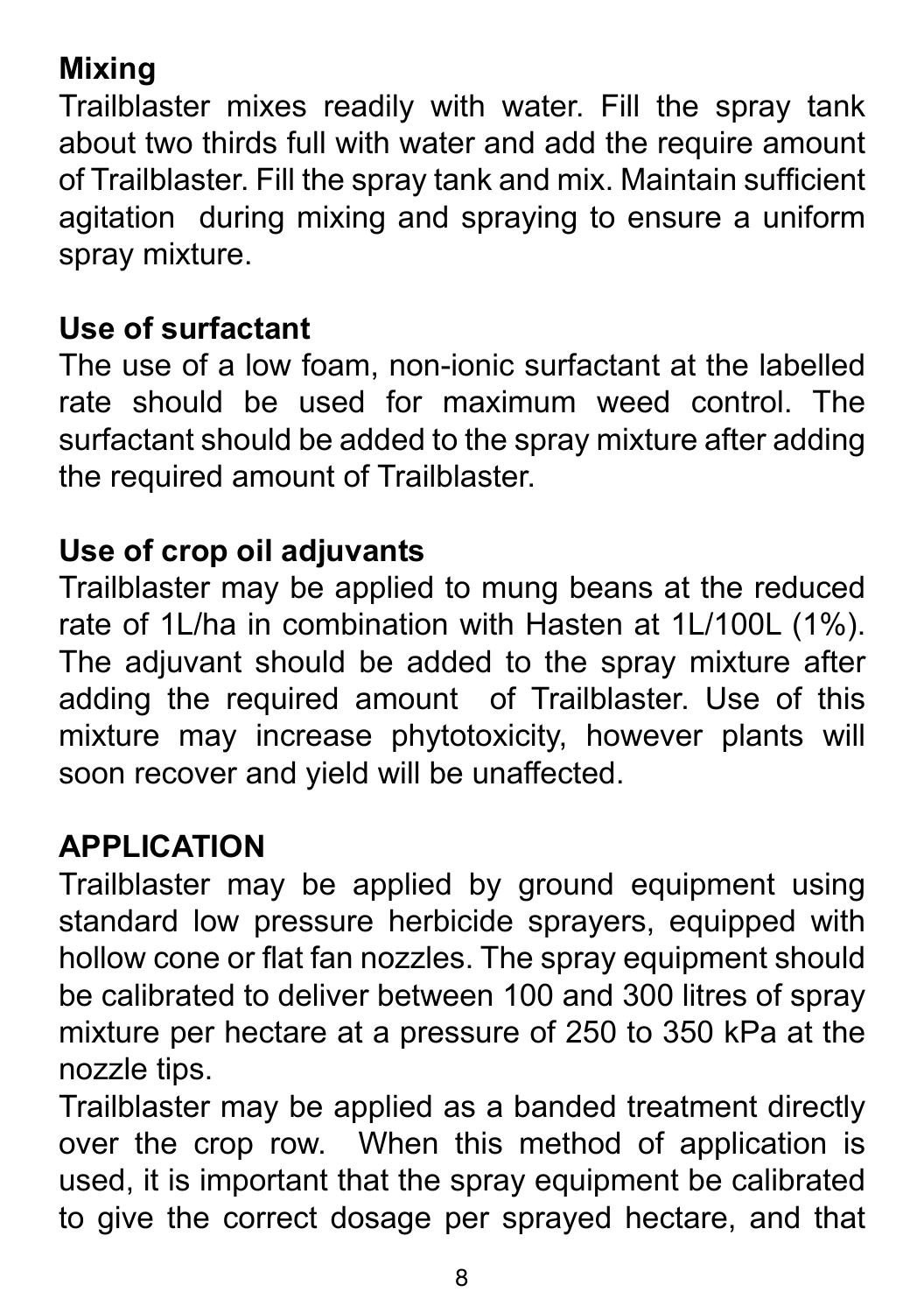the spray pattern gives maximum coverage of the weed foliage present. Before using Trailblaster it is important to check that the equipment is clean and that all materials form previous uses are completely flushed from the system.

#### **Aerial Application QLD ONLY**

Trailblaster can be applied from a fixed wing aircraft or helicopter, using a minimum of 48 litres of spray per hectare. Nozzles on spray booms should not be placed any closer to wing tips than three quarters of the wing span; this will minimise the formation of spray or wing tip vortices roll. A spraying height of 2 to 3 metres over the crop is recommended. Swirl jet or hollow cone nozzles are suggested. Keep pressures below 275 kPa. Nozzles should point to the rear of the aircraft and not be pointed downward more than 20 degrees.

DO NOT USE MICRONAIRE EQUIPMENT FOR TRAILBLASTER APPLICATION.

#### **Green Bean Crops**

Early application is important. Treatment later than the recommended weed growth stage may result in inadequate control of Prince of Wales Feather *(Amaranthus powellii)*. The application of Trailblaster may cause some crop phytotoxicity, eg some tip burning and stunting. The beans usually grow out of this, though they may remain about 10cm shorter than unsprayed beans. This does not appear to reduce yield. It is recommended that growers consult an experienced filed agronomist prior to using this product. Additionally it is recommended to apply in the evening if possible. Increased phytotoxicity may occur under warm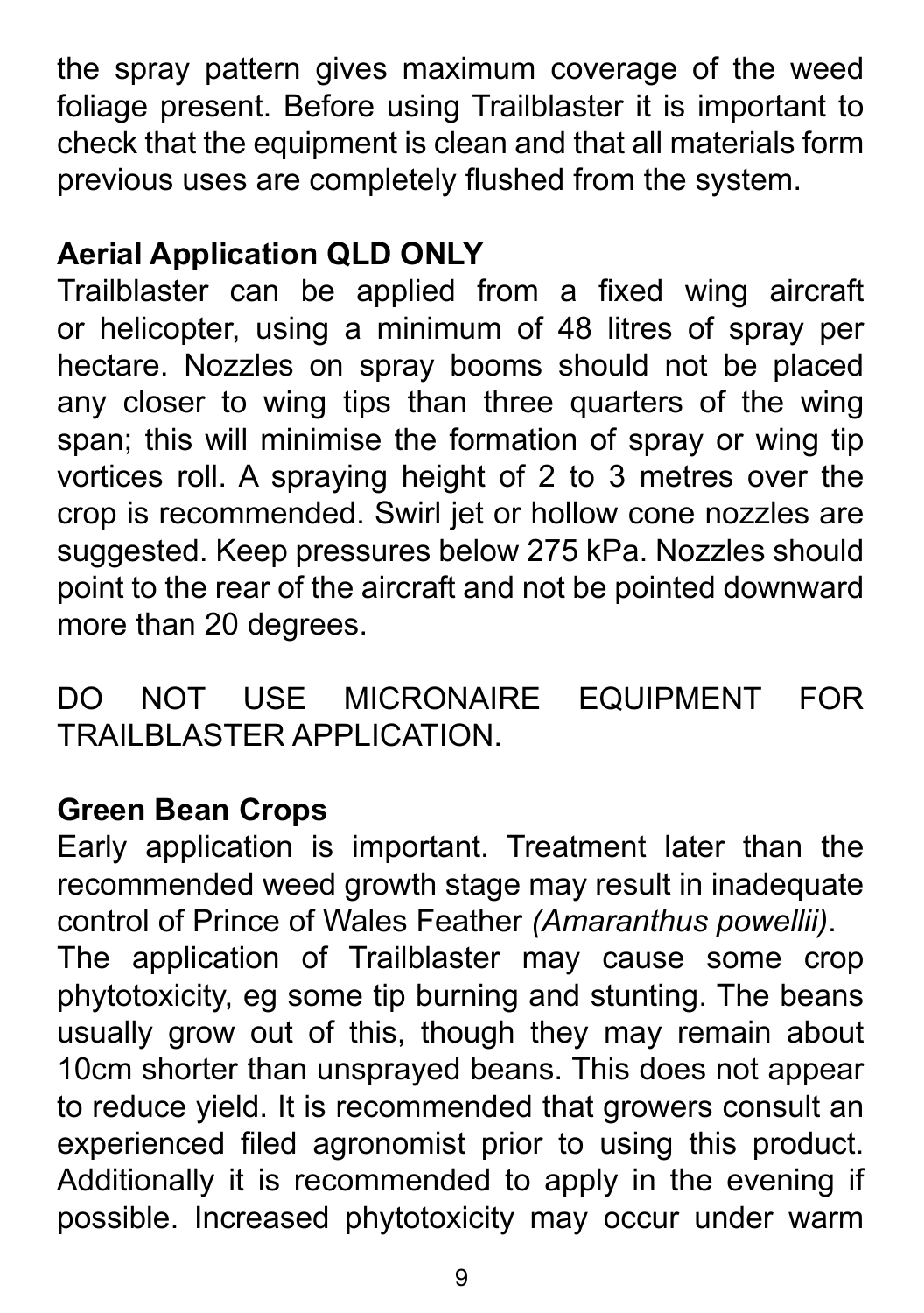humid conditions. A non-ionic wetting agent may be added at 1.0% v/v. Thorough coverage is essential. Do not apply earlier than fully expanded unifoliate leaf stage. Use the higher rate after the beans have reached the first fully expanded trifoliate leaf stage, to target Amaranthus which is greater than the two leaf stage. Multiple applications should only be used if necessary to treat the weed problem.

#### **Post-Emergence Treatments**

Best results are obtained when the crop and weeds are free from moisture and temperature stress, and when the relative humidity is around 65% or higher. DO NOT apply Trailblaster if soil temperature is below 15°C or air temperature below 20°C. Crop damage will also be increased when Trailblaster is applied when air temperatures are above 30°C.

Since it is important that the maximum possible weed coverage is obtained, application should be made before the crop canopy shields the weeds from spray contact but after the maximum number of weed seedlings have emerged. This will usually occur between the 2nd and 5th trifoliate stages of the crop, about one month after sowing. Thorough coverage is essential for optimum weed control. After treatment, soybean leaves may be exhibit leaf cupping, crinkling and specking, particularly on the youngest leaves present at time of application. Soybeans recover from this injury and continue growing at a normal rate with no adverse effect on crop yield.

**Compatibility** compatible with Basagran, haloxyfop, fluazifop-P, clethodim, sethoxydim.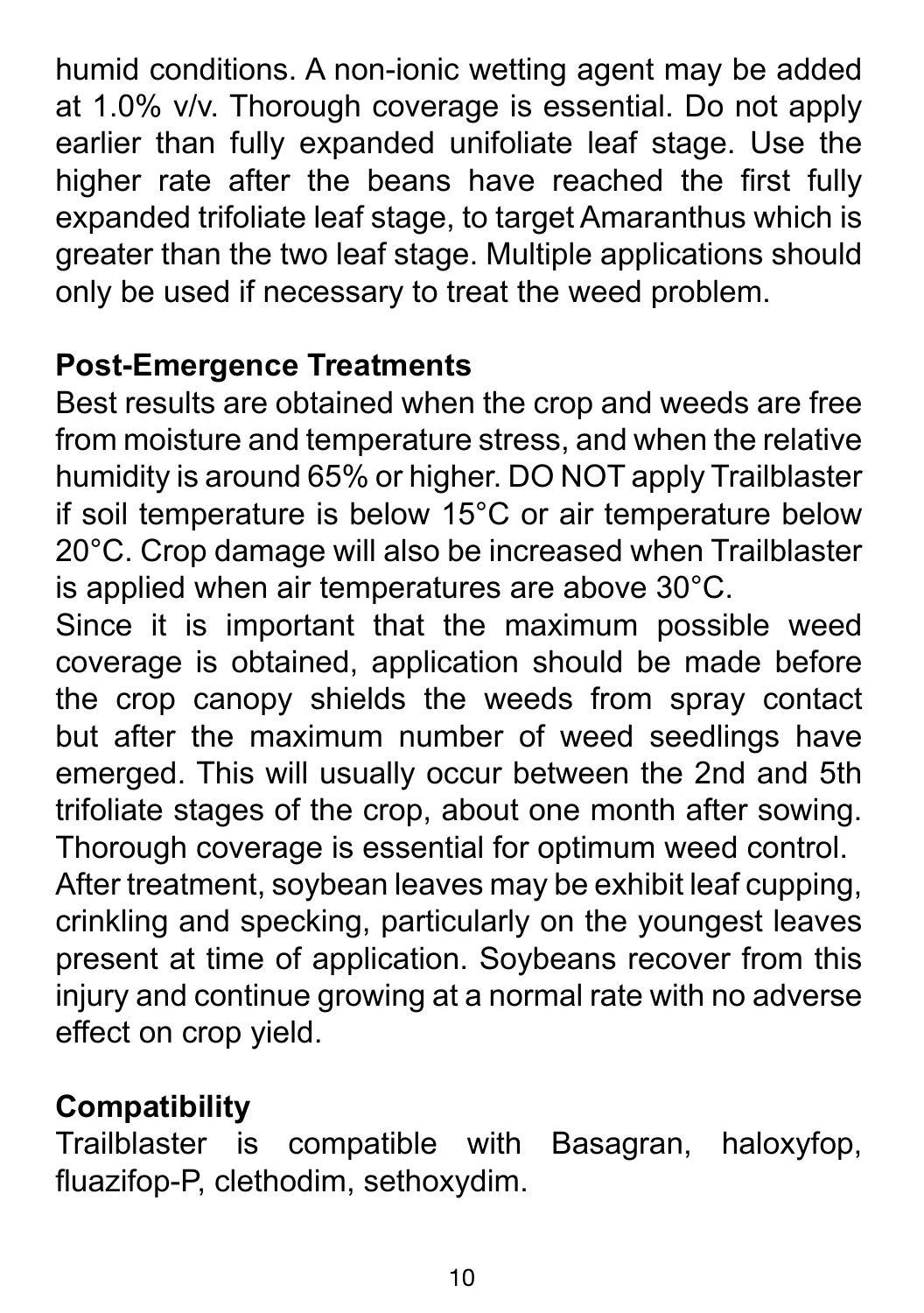#### **PROTECTION OF CROPS, NATIVE AND OTHER NON-TARGET PLANTS**

DO NOT apply under weather conditions, or from spraying equipment, which could be expected to cause spray to drift onto nearby susceptible plants/crops , cropping lands or pastures . Wash sprayer thoroughly after use.

#### **PROTECTION OF WILDLIFE, FISH, CRUSTACEANS AND ENVIRONMENT**

DO NOT contaminate streams, rivers or waterways with this product or the used containers. DO NOT apply when weather conditions favour run-off or drift from areas treated.

#### **STORAGE AND DISPOSAL**

Store in the closed, original container in a dry, cool, wellventilated area out of direct sunlight. Triple or preferably pressure rinse containers before disposal. Add rinsings to spray tank. Do not dispose of undiluted chemicals on site. If recycling, replace cap and return clean containers to recycler or designated collection point.

If not recycling, break, crush, or puncture and deliver empty packaging for appropriate disposal to an approved waste management facility. If an approved waste management facility is not available, bury the empty packaging 500 mm below the surface in a disposal pit specifically marked and set up for this purpose clear of waterways , desirable vegetation and tree roots , in compliance with relevant Local, State or Territory government regulations. DO NOT burn empty containers or product. Do not re-use container for any other purpose.